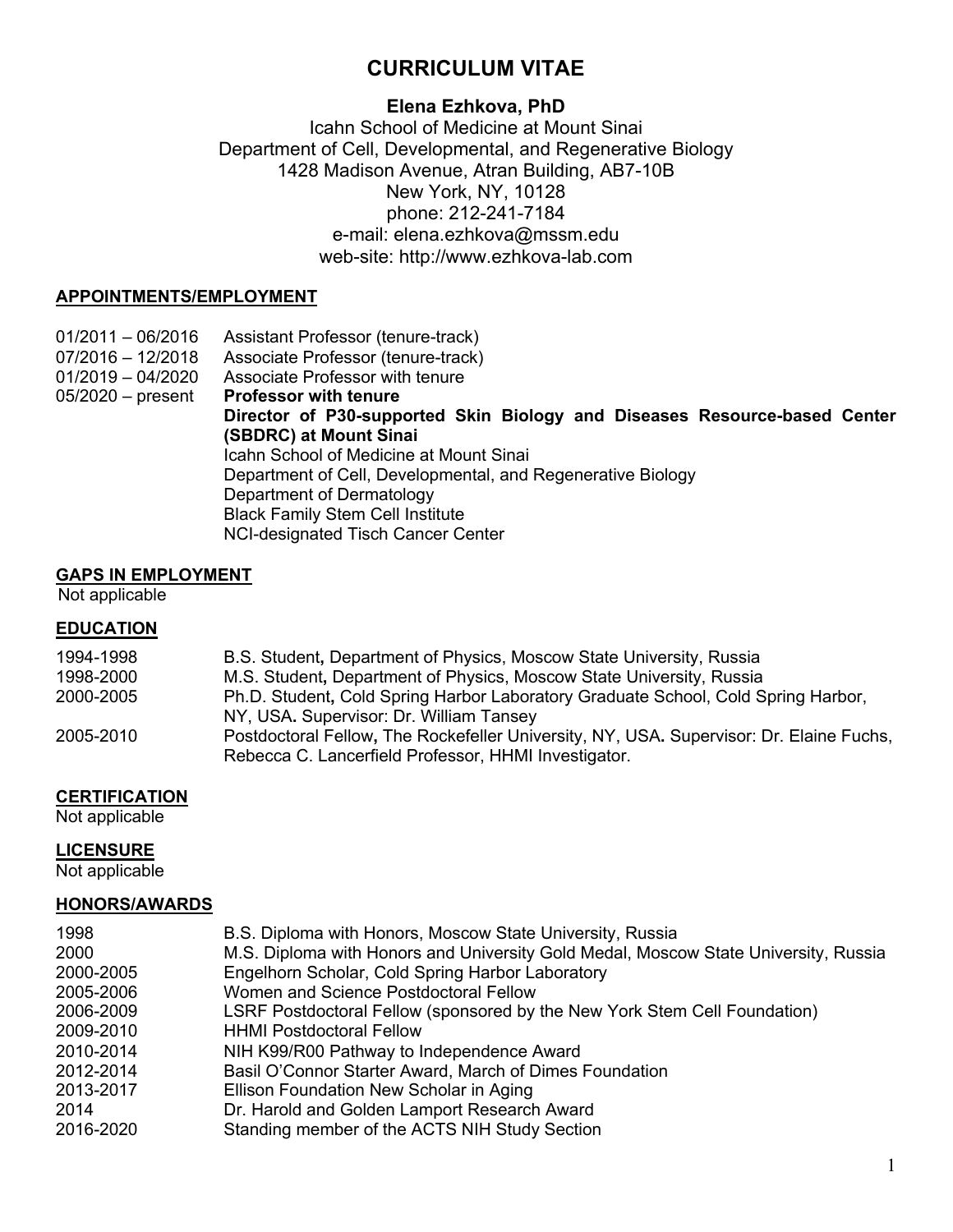2017 Irma T. Hirschl Career Scientist Award 2019-2025 Elected co-vice-chair/co-chair of the GRC Epidermal Differentiation and Keratinization (conference postponed due to COVID-19)

### **PATENTS**

Not applicable

### **OTHER PROFESSIONAL ROLES**

#### **Extramural**

#### *G*rant reviewer:

- 1. MRC grant reviewer, UK (2014-present)
- 2. Ad hoc NIH ACTS study section, NIH (2014-2015)
- 3. Ad hoc P30 grants, NIH/NIAMS (2015, 2018)
- 4. Ad hoc member of the Board of Scientific Counselors, NIEHS/NIH (2019)
- 5. Standing member of the NIH ACTS study section (2016-2020)
- 5. Ad hoc P50 gran reviewer, NIAMS (2021)

### *P*aper/abstract reviewer:

- 1. Reviewer of ISSCR meeting abstracts (2012, 2013)
- 2. Reviewer of SID, IID meeting abstracts (2018, 2020)
- 3. Invited Guest Editor: Journal of Molecular Biology (2016), PLOS Genetics (2017); Genes (2021)

4. Ad hoc reviewer for Journals: Cell, Science, Nature Genetics, Cell Stem Cell, Nature Cell Biology, Journal of Experimental Medicine, Molecular Cell, Developmental Cell, Nature Structural and Molecular Biology, Nature Communications, Nature Reviews Molecular Cell Biology, Cell Reports, Genes & Development, eLife, EMBO Journal, PNAS, Development, Current Biology, PLOS Genetics, MCB, Genetics, JCB, JID, Developmental Biology, Biology Open, Experimental Dermatology.

### **Intramural (at ISMMS)**

- 1. PhD Admission committee member (2012-2014)
- 2. Curriculum Committee member (2014)
- 3. Department of Developmental and Regenerative Biology, Faculty Search Committee member, Icahn School of Medicine at Mount Sinai (2015-2016)
- 4. MS Admission Committee member (2015-2017)
- 5. PhD applicant interviewing and recruitment (2011-present)
- 6. MD/PhD Admission Committee, voting member (2015-present)

7. Faculty Search Committee member, Department of Cell, Developmental, and Regenerative Biology, Icahn School of Medicine at Mount Sinai (2017-2018)

8. Chair of the faculty search committee, Black Family Stem Cell Institute, Icahn School of Medicine at Mount Sinai (2019-present)

9. Advisory board member, Stem Cell Engineering CoRE, Black Family Stem Cell Institute, Icahn School of Medicine at Mount Sinai (2019-present)

### **RESEARCH PROFILE (see also IMPACT statement below)**

1. My laboratory has made major contributions to the field of Merkel cell biology. We identified ATOH1, SOX2, and ISL1 as critical transcriptional regulators of Merkel cell differentiation. We discovered that in epidermal progenitors, the Polycomb repressive complex (PRC) 2 represses Merkel cell lineage program. We showed that loss of PRC2-mediated repression leads to activation of expression of *Atoh1*, *Sox2*, and *Isl1* genes in epidermal progenitors leading to an ectopic production of Merkel cells. Additionally, we showed that FGFR2-mediated signaling is required for Merkel cell formation. Finally, we identified that a population of SOX9(+) cells located within the developing hair follicles in the mouse back skin as Merkel cell progenitors.

Bardot SE, Zheng J, Valdes VJ, Perdigoto CN, Silva JM, **Ezhkova E**. (2013) 'Polycomb subunits Ezh1 and Ezh2 regulate the Merkel cell differentiation program in skin stem cells.' *EMBO Journal*, 32(14):1990-2000.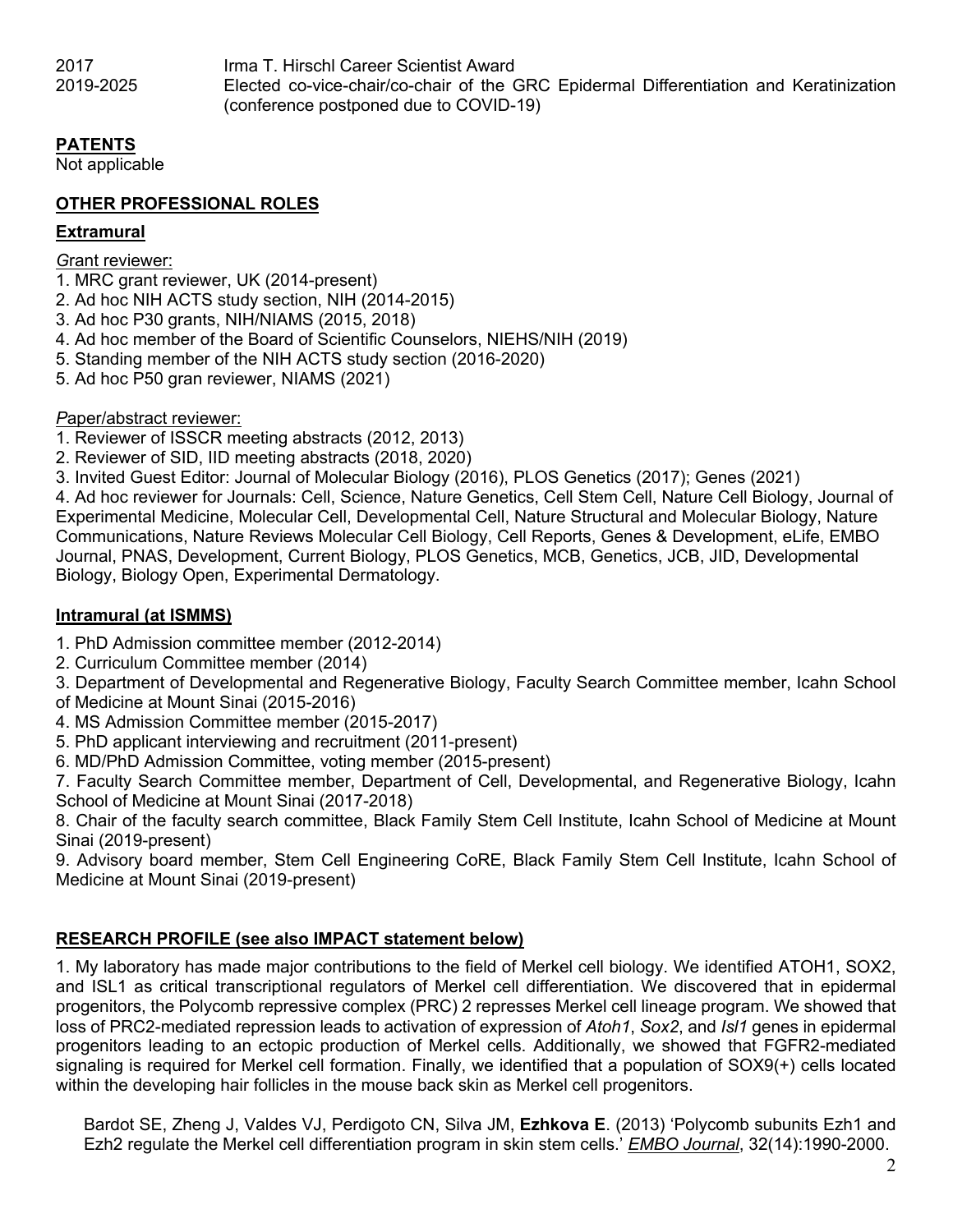Perdigoto C, Bardot ES, Valdes VJ, Santoriello FJ, **Ezhkova E**. (2014) 'Embryonic maturation of epidermal Merkel cells is controlled by a redundant transcription factor network.' *Development*, 141(24):4690-6.

Perdigoto CN, Dauber KL, Bar C, Tsai PC, Valdes VJ, Cohen I, Santoriello FJ, Zhao D, Zheng D, Hsu YC, **Ezhkova E**. (2016) Polycomb-Mediated Repression and Sonic Hedgehog Signaling Interact to Regulate Merkel Cell Specification during Skin Development. *PLoS Genet*. Jul 14;12(7).

Nguyen MB, Cohen I, Kumar V, Xu Z, Bar C, Dauber-Decker KL, Tsai PC, Marangoni P, Klein OD, Hsu YC, Chen T, Mikkola ML, **Ezhkova E**. (2018) FGF signalling controls the specification of hair placode-derived SOX9 positive progenitors to Merkel cells. *Nature Communications* Jun 13;9(1):2333. doi: 10.1038/s41467- 018-04399-y

Nguyen MB, Valdes VJ, Cohen I, Pothula V, Zhao D, Zheng D, **Ezhkova E**. (2019) Dissection of Merkel cell formation in hairy and glabrous skin reveals a common requirement for FGFR2-mediated signaling. *Exp Dermatol*. Apr;28(4):374-382. doi: 10.1111/exd.13901.

2. We are interested in uncovering the role of chromatin regulators in control of skin development and skin stem cell specification. Our recent studies were focused on the Polycomb repressive complex (PRC) 1 and PRC2 that function together to establish Polycomb-mediated gene control. Our research findings have shown that PRC2 is a key transcriptional regulator that maintains epidermal stem cells in an undifferentiated and proliferative state. We have also identified that PRC1 functions both as a transcriptional repressor and a transcriptional activator to mediate proper skin development, maintain epidermal integrity, and direct hair follicle stem cell specification.

Cohen I, Zhao D, Bar C, Valdes VJ, Dauber-Decker KL, Nguyen MB, Nakayama M, Rendl M, Bickmore WA, Koseki H, Zheng D, **Ezhkova E**. (2018) PRC1 Fine-tunes Gene Repression and Activation to Safeguard Skin Development and Stem Cell Specification. *Cell Stem Cell*. May 3;22(5):726-739.e7.

Cohen I, Zhao D, Menon G, Koseki H, Zheng D, **Ezhkova E**. (2019) PRC1 preserves epidermal tissue integrity independently of PRC2. *Genes & Development*. Jan 1;33(1-2):55-60. (cover image)

Bar C, Cohen I, Zhao D, Pothula V, Litskevitch A, Koseki H, Zheng D, **Ezhkova E**. Polycomb Repressive Complex 1 Controls Maintenance of Fungiform Papillae by Repressing Sonic Hedgehog Expression. *Cell Reports.* 2019 Jul 2;28(1):257-266.e5.

Cohen I, Bar C, Liu H, Valdes VJ, Zhao D, Galbo PM Jr, Silva JM, Koseki H, Zheng D, **Ezhkova E**. Polycomb complexes redundantly maintain epidermal stem cell identity during development. *Genes & Development*. 2021 Mar 1;35(5-6):354-366.

Li MY, Flora P, Pu H, Bar C, Silva J, Cohen I, Galbo PM Jr, Liu H, Yu X, Jin J, Koseki H, D'Orazio JA, Zheng D, **Ezhkova E**. UV-induced reduction in Polycomb repression promotes epidermal pigmentation. *Developmental Cell*. 2021 Sep 27;56(18):2547-2561.e8. doi: 10.1016/j.devcel.2021.08.006. Epub 2021 Sep 1. PMID: 34473941.

#### **URL link to all published work:**

https://www.ncbi.nlm.nih.gov/myncbi/elena.ezhkova.1/bibliography/public/

### **CLINICAL PROFILE**

Not applicable

#### **IMPACT**

Identification of the molecular mechanisms controlling the self-renewal and differentiation processes of stem cells is fundamentally important to expand our understanding of both tissue development and the progression of various tissue disorders, including cancer. The studies in my laboratory focus on two research areas:

#### **1. Determine the role of the Polycomb complexes in control of epithelial stem cells during development, adulthood, and disease.**

Polycomb repressive complex (PRC) 1 and PRC2 are two complexes that are thought to function together to establish Polycomb-mediated gene repression. Our research findings have shown that PRC2 is a key transcriptional regulator, which maintains epidermal stem cells in an undifferentiated and proliferative state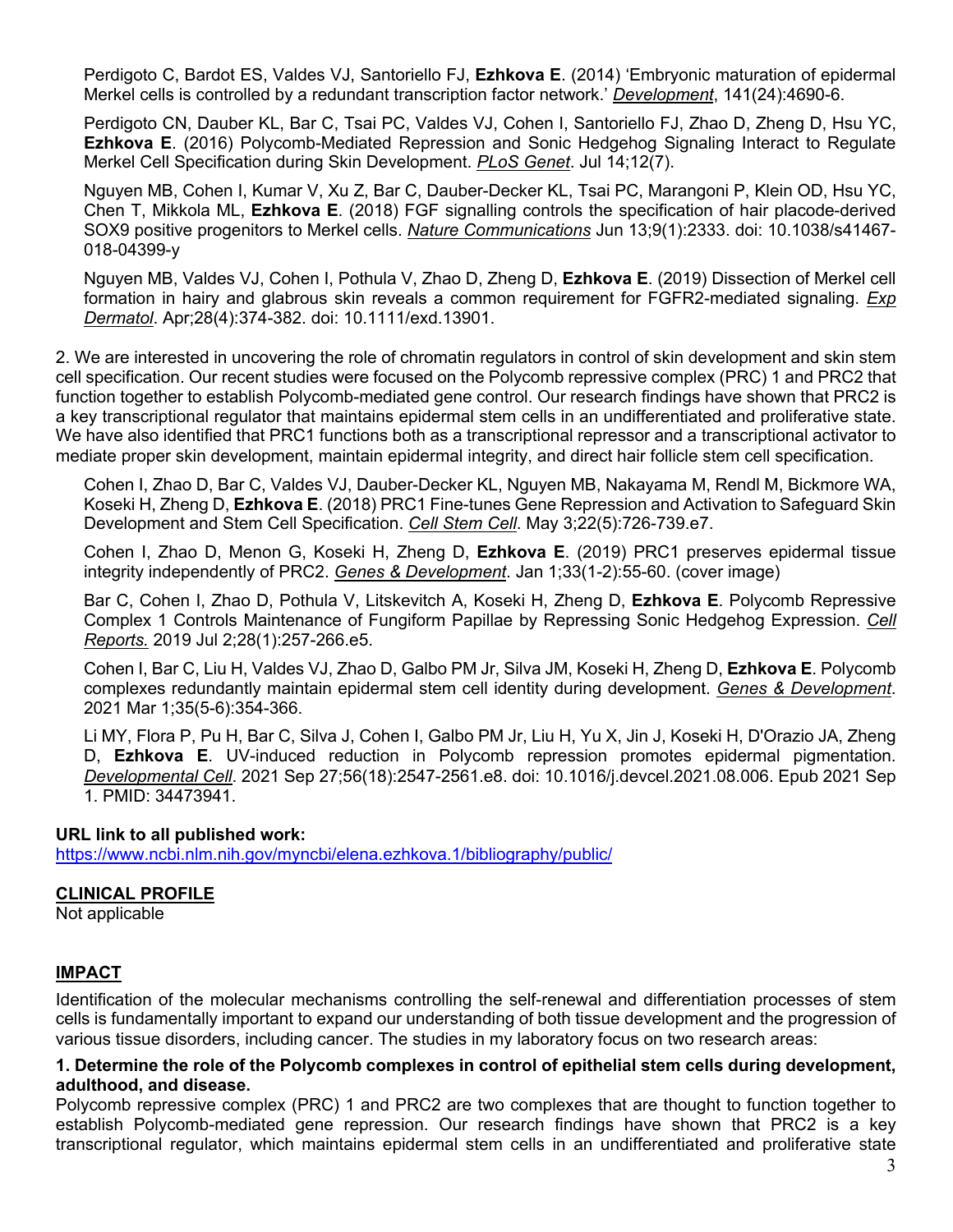during development (*Cell, 2008*; *Genes & Development, 2011*). The PRC2 complex does so by targeting and repressing differentiation and cell cycle inhibitor genes. Our studies of the PRC1 complex have shown that PRC1 functions both as a transcriptional repressor and as a transcriptional activator in the skin. Importantly, PRC1 mediated gene activating functions are critical for hair follicle development and for the establishment of the adult bulge stem cell compartment (*Cell Stem Cell, 2018*). These studies raised important questions such as, whether PRC1 and PRC2 function together to control epidermal stem cell fate. By performing side by side comparison of the role of PRC1 and PRC2, we elucidated that PRC1 functions together with PRC2 to silence genes, whereas PRC1 functions independently of PRC2 to promote gene expression (*Genes & Development, 2019)*. To gain insight into repressive functions of Polycomb complexes, we performed coablation of both PRC1 and PRC2 complexes in embryonic epidermal progenitors and observed severe defects in epidermal stratification, a phenotype not observed in the single PRC1-null or PRC2-null epidermis. Molecular dissection showed a loss of epidermal identity that was linked to a strong expression of nonlineage transcription factors that were otherwise repressed in single knockouts. Together these findings highlighted the importance of functional redundancy between PRC1 and PRC2 to silence unwanted lineage genes and thus to provide a repressive safety net to preserve epidermal lineage identity (*Genes & Development, 2021)*.

We have also expanded our studies to other epithelial tissues such as oral epithelia and discovered that while PRC1 complex is required for lingual papillae development, PRC2 is dispensable (*Cell Reports, 2019*). This study also showed that PRC1 is required for proper maintenance of fungiform papillae by repressing the *Shh* gene and preventing ectopic SHH signaling in non-taste cells.

Our recent work has been focused on uncovering the role of Polycomb complexes in control of adult skin stem cells, skin regeneration and skin diseases. We identified that low-dose UVB exposure leads to a drastic reduction in Polycomb levels in the epidermis. Ablation of Polycomb function in the epidermis results in epidermal pigmentation via a p53-independent pathway. Notably, we identify Polycomb-regulated protein, type II collagen, as a critical regulator of melanogenesis (*Developmental Cell, 2021*)

### **2. Uncover the molecular mechanisms controlling Merkel cell development.**

Merkel cells are innervated and terminally differentiated epidermal cells that are critical mediators of light touch sensations. We identified SOX2, ISL1, and ATOH1 as key transcription factors that are required for Merkel cell differentiation (*Development, 2014*). We also showed that the PRC2 complex represses the Merkel cell differentiation program in embryonic epidermal progenitors by silencing the *Atoh1*, *Sox2*, and *Isl1* genes (*EMBO Journal, 2013; JID, 2016*). We uncovered that Merkel cells are formed in developing hair follicles and skin epithelial Shh signaling is required to specify the Merkel cell lineage (*PLoS Genetics, 2016*). We recently identified a population of SHH-responding SOX9(+) cells located within developing hair follicles as Merkel cell progenitors and showed that FGFR2-mediated signaling is required to commit SOX9(+) cells to the Merkel cell lineage (*Nature Communications, 2018*). We also dissected the molecular mechanisms that control Merkel cell formation in areas of the skin devoid of hair, such as the glabrous paw skin. Interestingly, we found that SOX9(+) cells do not give rise to Merkel cells in the glabrous paw skin suggesting that different Merkel cell progenitors exist in different skin regions (*Exp Dermatology, 2019).*

Our current work is focused on identifying mechanisms that control Merkel cell regeneration in both homeostatic and wounded adult skin. We are also expanding our studies on the biology of Merkel cells to understanding the biology of Merkel cell carcinoma, a deadly skin cancer with no effective treatment (*PNAS, 2019*).

### **GRANTS, CONTRACTS, FOUNDATION SUPPORT**

#### **PAST GRANTS**

| List Funding Source, Project Title & Number                                                                                                 | Role in<br>Project | Dates       | <b>Direct</b><br>Costs/per<br>year | Supplementa<br><u>I Info</u> |
|---------------------------------------------------------------------------------------------------------------------------------------------|--------------------|-------------|------------------------------------|------------------------------|
| 1. 5R00AR057817; NIH/NIAMS<br>Title: Elucidating the functions of epigenetic<br>regulators of skin stem cell control                        | PI                 | 12/11-07/14 | \$139,557                          |                              |
| 2. Basil O'Connor Award; March of Dimes<br>Title: Toward design of therapies to accelerate<br>epidermal barrier formation in preterm babies | PI                 | 02/12-01/14 | \$68,000                           |                              |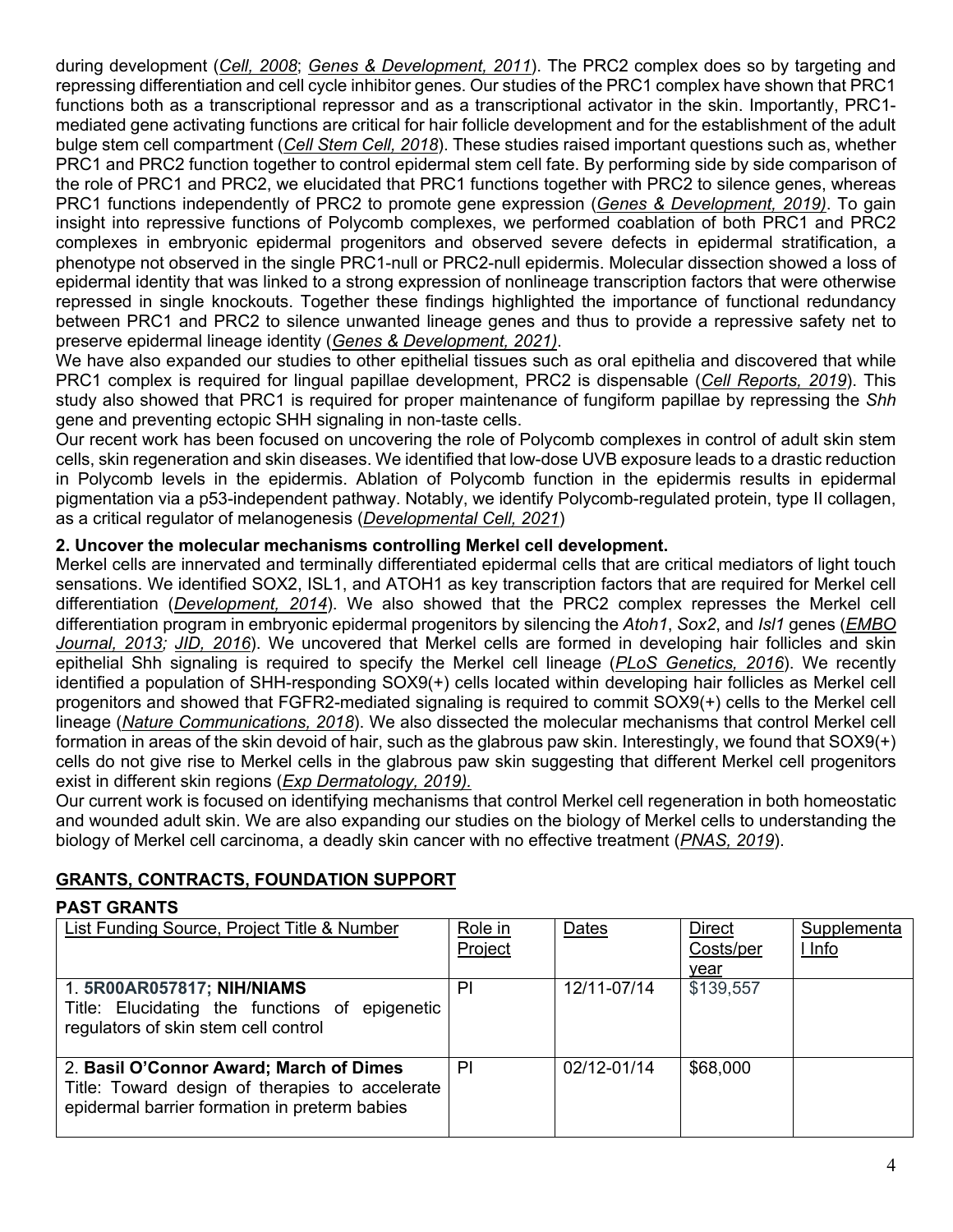| 3. Avon Corporation<br>Title: Uncovering molecular mechanisms of<br>human skin aging                                                                | PI | 07/14-06/15 | \$26,000  |
|-----------------------------------------------------------------------------------------------------------------------------------------------------|----|-------------|-----------|
| 4. IDEA grant N11G-152; NYSTEM<br>Title: Characterization of multipotent embryonic<br>skin stem cells                                               | PI | 03/13-02/15 | \$137,500 |
| 5. New Scholar in Aging; Ellison Medical<br><b>Foundation</b><br>Title: Toward Understanding the Molecular<br>Mechanisms of Skin Stem Cell Aging    | PI | 10/13-09/17 | \$92,000  |
| 6. Young Scientist Cancer Research Award;<br><b>Tisch Cancer Center</b><br>Title: Toward design of a pre-clinical model of<br>Merkel cell carcinoma | PI | 01/16-12/17 | \$25,000  |
| 7. R01AR063724-S1; NIH/NIAMS<br><b>STAR Supplement Program</b><br>Title: Uncover transcriptional regulators in Merkel<br>cell fate determination    | PI | 07/18-06/20 | \$150,000 |

### **PAST FELLOWSHIPS IN THE LAB**

| <b>List Funding Source, Project Title &amp; Number</b>                                                                                                                    | Role in<br>Project                | <b>Dates</b> | <b>Direct</b><br>Costs/per<br>vear | Supplemental<br>Info |
|---------------------------------------------------------------------------------------------------------------------------------------------------------------------------|-----------------------------------|--------------|------------------------------------|----------------------|
| 1. DOD Postdoctoral Fellowship<br>Title: Insight Into Skin Tumorigenesis<br><b>Highlighting the Function of Epigenetic</b><br>Regulators in SCC Formation                 | Zhang<br>J.<br>(postdoc)          | 09/12-12/13  | \$80,000                           |                      |
| 2. EMBO Postdoctoral Fellowship<br>Title: Dissection of the role of Polycomb<br>repressor complexes in the control of Merkel cell<br>development                          | $C_{1}$<br>Perdigoto<br>(postdoc) | 11/12-12/13  | \$46,000                           |                      |
| 3. Pew Latin American Postdoctoral Fellow<br>Title:<br>Uncovering<br>molecular<br>mechanism<br>orchestrating the establishment of epigenetic<br>memory of skin stem cells | Valdes<br>J.<br>(postdoc)         | 08/13-07/15  | \$30,000                           |                      |
| 4. SDBBD T32 training grant; NIH<br>Title: Regulators of skin barrier formation                                                                                           | K. Dauber<br>(PhD<br>student)     | 05/14-04/16  | \$42,700                           |                      |
| 5. CONACYT Postdoctoral Fellowship<br>Title: Polycomb regulation of epidermal stem<br>cells                                                                               | J. Valdes<br>(postdoc)            | 07/16-04/17  | \$25,000                           |                      |
| 6. NYSTEM Training grant Postdoctoral<br>Fellowship<br>Title: Lineage selectors in skin epithelium cell-<br>fate specification                                            | Cohen<br>(postdoc)                | 11/18-10/19  | \$47,587                           |                      |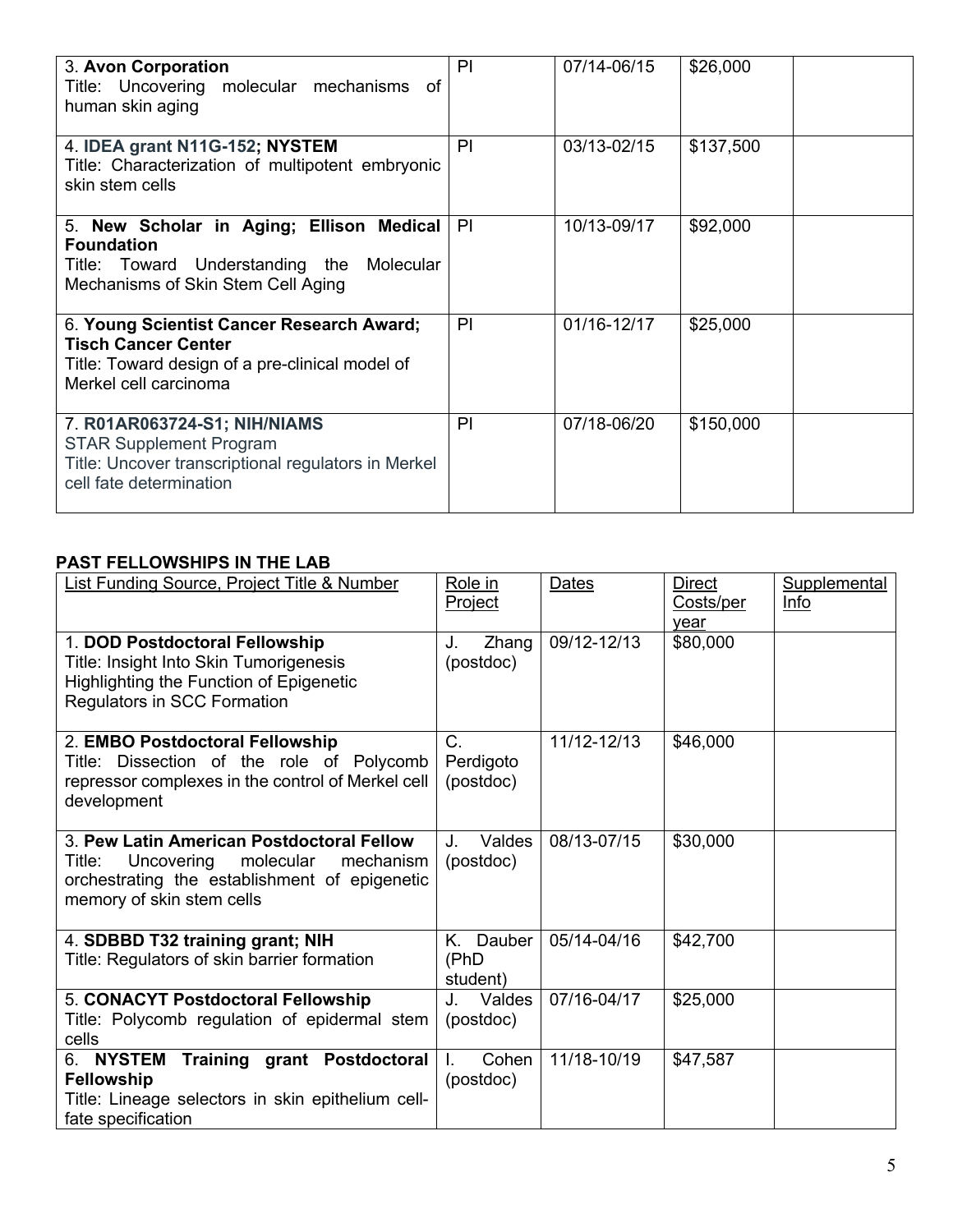| 7. Merksammer Scholarship                              |          | Bar   01/16-12/20 | \$38,000 |  |
|--------------------------------------------------------|----------|-------------------|----------|--|
| Title: Uncovering mechanisms of oral epithelium   (PhD |          |                   |          |  |
| development                                            | student) |                   |          |  |

### **CURRENT GRANTS and SRA**

| <b>List Funding Source, Project Title &amp; Number</b>                                                                                                                                                | Role in<br>Project | <b>Dates</b>    | <b>Direct</b><br>Costs/per<br>year | Supplemental<br>Info |
|-------------------------------------------------------------------------------------------------------------------------------------------------------------------------------------------------------|--------------------|-----------------|------------------------------------|----------------------|
| 1. R01AR063724; NIH/NIAMS<br>Title: Toward understanding the molecular<br>mechanisms of Merkel cell fate determination                                                                                | PI                 | 09/12-07/22     | \$225,000                          |                      |
| 2. R01AR069078; NIH/NIAMS<br>Title: Toward understanding the roles of the<br>Polycomb complex in skin control                                                                                         | PI                 | 12/16-08/25     | \$264,000                          |                      |
| 3. R01DC017400; NIH/NIDCD<br>Title: Elucidating the role of Polycomb<br>Repressive Complexes in Lingual Papillae<br>Development                                                                       | PI                 | 07/18-06/23     | \$230,000                          |                      |
| 4. P30 AR079200; NIH/NIAMS<br>Title: Skin Biology and Diseases Resource-<br>based Center at Mount Sinai                                                                                               | PI                 | 09/21-08/26     | \$500,000                          |                      |
| 5. W81XWH2110564 RA200253; DoD<br>Cancer<br>Research<br>Program<br>Rare<br>Idea<br><b>Development Award</b><br>Title: Exploring Merkel cell stem cells as cells of<br>origin of Merkel cell carcinoma | PI                 | 09/21-09/24     | \$118,000                          |                      |
| 6. Irma T. Hirschl Career Scientist Award<br>Title: Uncovering molecular mechanisms of<br>Merkel cell carcinoma tumorigenesis                                                                         | PI                 | $01/17 - 12/21$ | \$35,000                           |                      |

### **CURRENT FELLOWSHIPS IN THE LAB**

| List Funding Source, Project Title & Number                                                                                                                               | Role in<br>Project              | Dates       | <b>Direct</b><br>Costs/per<br>vear | Supplemental<br>Info |
|---------------------------------------------------------------------------------------------------------------------------------------------------------------------------|---------------------------------|-------------|------------------------------------|----------------------|
| <b>Training grant Postdoctoral</b><br>1. NYSTEM<br><b>Fellowship</b><br>Title: The role of Polycomb<br>Repressive<br>Complexes in adult hair regeneration                 | Р.<br>Flora<br>(postdoc)        | 11/19-10/21 | \$47,587                           |                      |
| 2. T32 training grant (5T32CA078207);<br>Training program in cancer biology<br>Title: Toward investigating the molecular<br>mechanisms of Merkel cell carcinoma formation | Weber<br>М.<br>(PhD<br>student) | 08/20-07/22 | \$24,816                           |                      |
| 3.<br><b>NIH/NIAMS</b><br><b>Diversity</b><br><b>Supplement</b><br>(3R01AR069078-S1)                                                                                      | M. Branch<br>(PhD<br>student)   | 09/21-08/25 | \$55,326                           |                      |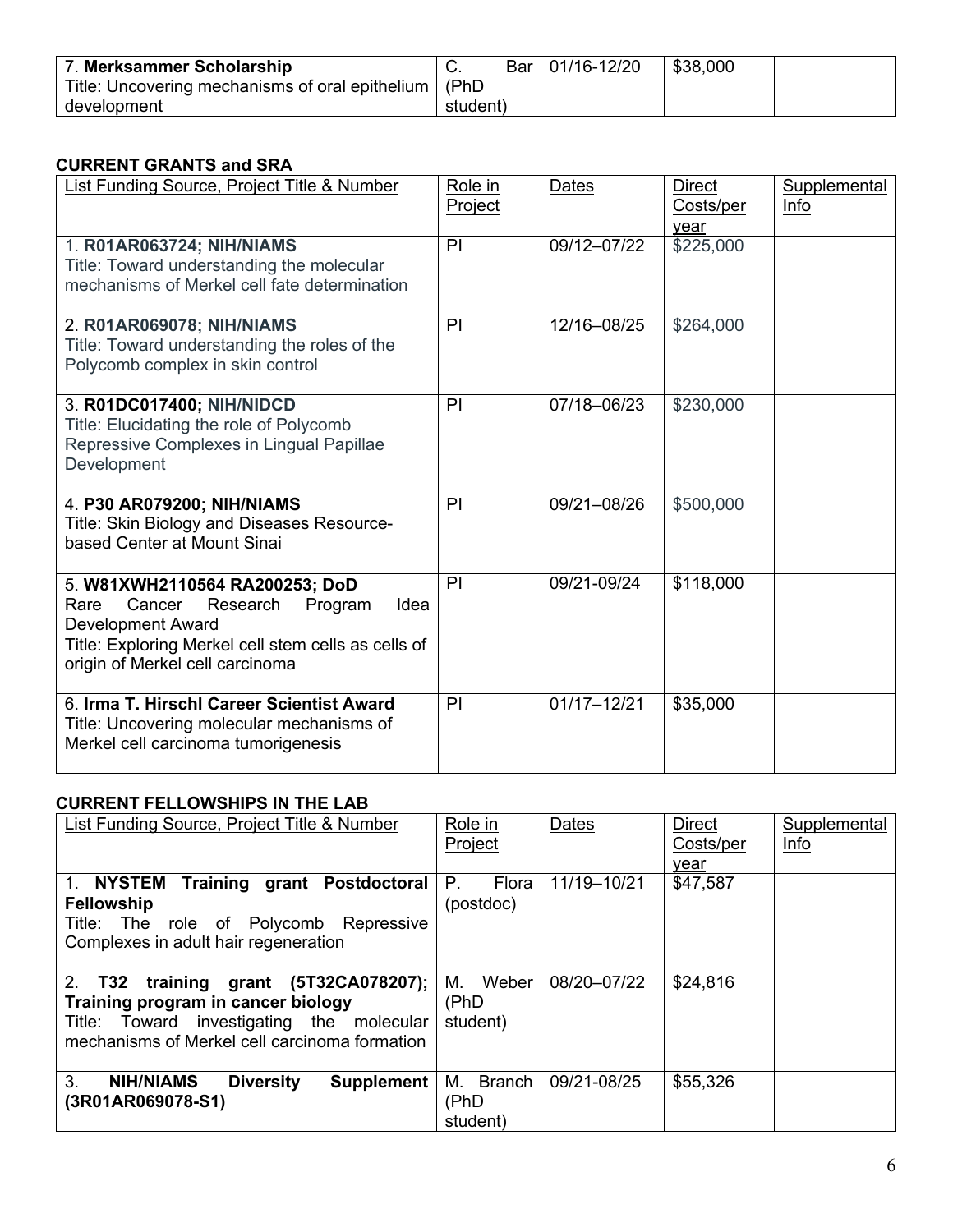#### **PENDING/SUBMITTED GRANTS** N/A

### **CLINICAL TRIALS PARTICIPATION**

Not applicable

#### **TRAINEES**

| Name                     | evel.<br>of        | Role in Training &              | Training   | <b>Trainees' Current</b>                    |
|--------------------------|--------------------|---------------------------------|------------|---------------------------------------------|
|                          | Trainee            | <b>Dates</b><br>Inclusive<br>of | Venue      | Status/Employment                           |
|                          |                    | Training                        |            |                                             |
| Jisheng Zhang            | Postdoc            | Mentor: 01/11-12/13             | Academia   | Professor,<br>Assistant                     |
|                          |                    |                                 |            | Qingdao<br>University<br>of                 |
|                          |                    |                                 |            | Science and Technology                      |
|                          |                    |                                 |            | (China)                                     |
| Evan Bardot              | Technician         | Mentor: 01/11-08/14             | Academia   | Associate Editor, Nature                    |
| <b>Frank Sontoriello</b> |                    | Mentor: 05/14-05/15             | Academia   | Communications                              |
|                          | Technician         |                                 |            | Princeton<br>Postdoc,<br>University         |
| Carolina Perdigoto       | Postdoc            | Mentor: 11/12-06/16             | Scientific | Chief<br>Editor,<br>Nature                  |
|                          |                    |                                 | Publishing | Structural<br>&<br>Molecular                |
|                          |                    |                                 |            | <b>Biology</b>                              |
| <b>Julian Valdes</b>     | Postdoc            | Mentor: 07/12-04/16             | Academia   | Professor,<br>Assistant                     |
|                          |                    |                                 |            | Autonomous<br>National                      |
|                          |                    |                                 |            | University<br><b>of</b><br>Mexico           |
|                          |                    |                                 |            | (Mexico City)                               |
| <b>Katie Dauber</b>      | <b>PhD Student</b> | Mentor: 07/13-09/17             | Academia   | Senior<br>research                          |
|                          |                    |                                 |            | Northwell<br>coordinator,                   |
|                          |                    |                                 |            | Health                                      |
| <b>Idan Cohen</b>        | Postdoc            | Mentor: 11/14-12/19             | Academia   | Assistant Professor, Ben-                   |
|                          |                    |                                 |            | Gurion University of the                    |
| <b>Carmit Bar</b>        | PhD Student /      | Mentor: 08/14-07/21             | Scientific | Negev (Israel)<br>Scientific                |
|                          | Postdoc            |                                 | Publishing | Associate,<br><b>IMPRINT</b><br>Publication |
|                          |                    |                                 |            | Science                                     |
| Meng-Yen Li              | Postdoc            | Mentor: 02/18-present           | Academia   |                                             |
| Minh Nguyen              | Postdoc            | Mentor: 01/17-present           | Academia   |                                             |
| Pooja Flora              | Postdoc            | Mentor: 09/18-present           | Academia   |                                             |
| Radhika Rao              | Postdoc            | Mentor: 09/21-present           | Academia   |                                             |
| <b>Madison Weber</b>     | <b>PhD Student</b> | Mentor: 12/19-present           | Academia   |                                             |
| Meagan Brunch            | <b>PhD Student</b> | Mentor: 1/21-present            | Academia   |                                             |
| Eden Teferi              | Associate          | Mentor: 10/21-present           | Academia   |                                             |
|                          | Researcher         |                                 |            |                                             |
| Sergei Ezhkov            | Technician         | Mentor: 03/16-present           | Academia   |                                             |

# **TEACHING ACTIVITIES (at ISMMS)**

*Lecturer*

| Teaching       | Level | Role | Indicate    | Number of     | Evaluation | Years  |
|----------------|-------|------|-------------|---------------|------------|--------|
| Activity/Topic |       |      | Level and   | hours         | Summary    | Taught |
|                |       |      | Number of   | week/month/yr |            |        |
|                |       |      | Learners    |               |            |        |
|                |       |      | Taught, and |               |            |        |
|                |       |      | Venue       |               |            |        |
|                |       |      |             |               |            |        |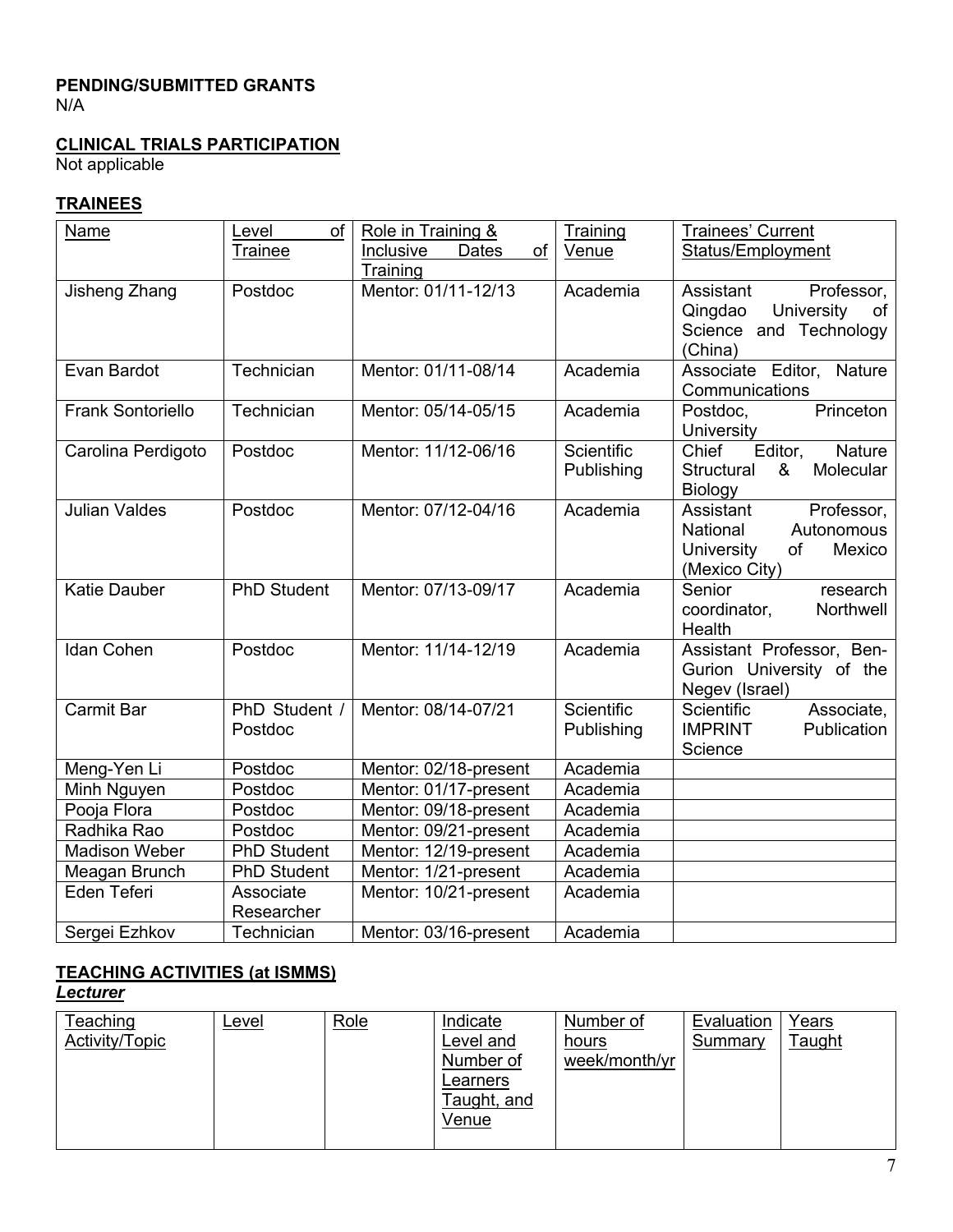| Meet the Authors<br>Course                                                       | MD/PhD<br>and PhD | Lecturer | 35 | 1h per year             | 2013                |
|----------------------------------------------------------------------------------|-------------------|----------|----|-------------------------|---------------------|
| Problem Solving in<br><b>Biomedical</b><br>Science MD/PhD<br>Course              | MD/PhD            | Lecturer | 15 | 1.5h per year           | 2013-2014           |
| Introduction to the<br>Journal Club I                                            | MD/PhD<br>and PhD | Lecturer | 10 | 1.5h per year           | 2013                |
| Systems<br>and<br>Developmental<br>Biology and Birth<br><b>Defects Course</b>    | PhD               | Lecturer | 35 | 1h per year             | 2016                |
| Introduction to the<br>Journal Club II                                           | MD/PhD<br>and PhD | Lecturer | 10 | 4.5h per year           | $2011 -$<br>present |
| <b>Biomedical</b><br>Core<br><b>Sciences</b><br>Course<br>for<br>PhD/MS students | PhD               | Lecturer | 35 | 7.5h per year           | $2013 -$<br>present |
| <b>DSCB Stem Cell</b><br><b>Biology Course</b>                                   | PhD               | Lecturer | 15 | 4h per every 2<br>years | $2014 -$<br>present |
| <b>Biomedical</b><br>Sciences Course<br>MD/PhD<br>for<br>students                | MD/PhD            | Lecturer | 15 | 2h per year             | $2015 -$<br>present |

# *Committee member*

| <b>Teaching</b><br><b>Activity/Topic</b>          | Level  | Role                | Indicate<br>Level and<br>Number of<br>Learners<br><u>Taught, and</u><br>Venue | Number of<br>hours<br>week/month/yr | Evaluation<br><b>Summary</b> | Years<br><b>Taught</b> |
|---------------------------------------------------|--------|---------------------|-------------------------------------------------------------------------------|-------------------------------------|------------------------------|------------------------|
| <b>Rachel Sennett</b>                             | PhD    | Committee<br>member | 1                                                                             | 1.5h per year                       |                              | 2011-2014              |
| <b>Brandon Kent</b>                               | PhD    | Committee<br>member | 1                                                                             | 4.5h per year                       |                              | 2012-2015              |
| Yifei Sun                                         | PhD    | Committee<br>member | $\mathbf{1}$                                                                  | 1.5h per year                       |                              | 2014-2015              |
| <b>Yilfiz Koca</b>                                | PhD    | Committee<br>member | $\mathbf 1$                                                                   | 1.5h per year                       |                              | 2013-2014              |
| Rajal Sharma                                      | MD/PhD | Committee<br>member | 1                                                                             | 1.5h per year                       |                              | 2016-2017              |
| Lauren Schiff                                     | PhD    | Committee<br>member | 1                                                                             | 1.5h per year                       |                              | 2016-2019              |
| Sai Thulabandu<br>Western<br>(Case<br>University) | PhD    | Committee<br>member | 1                                                                             | 1.5h per year                       |                              | 2018-2021              |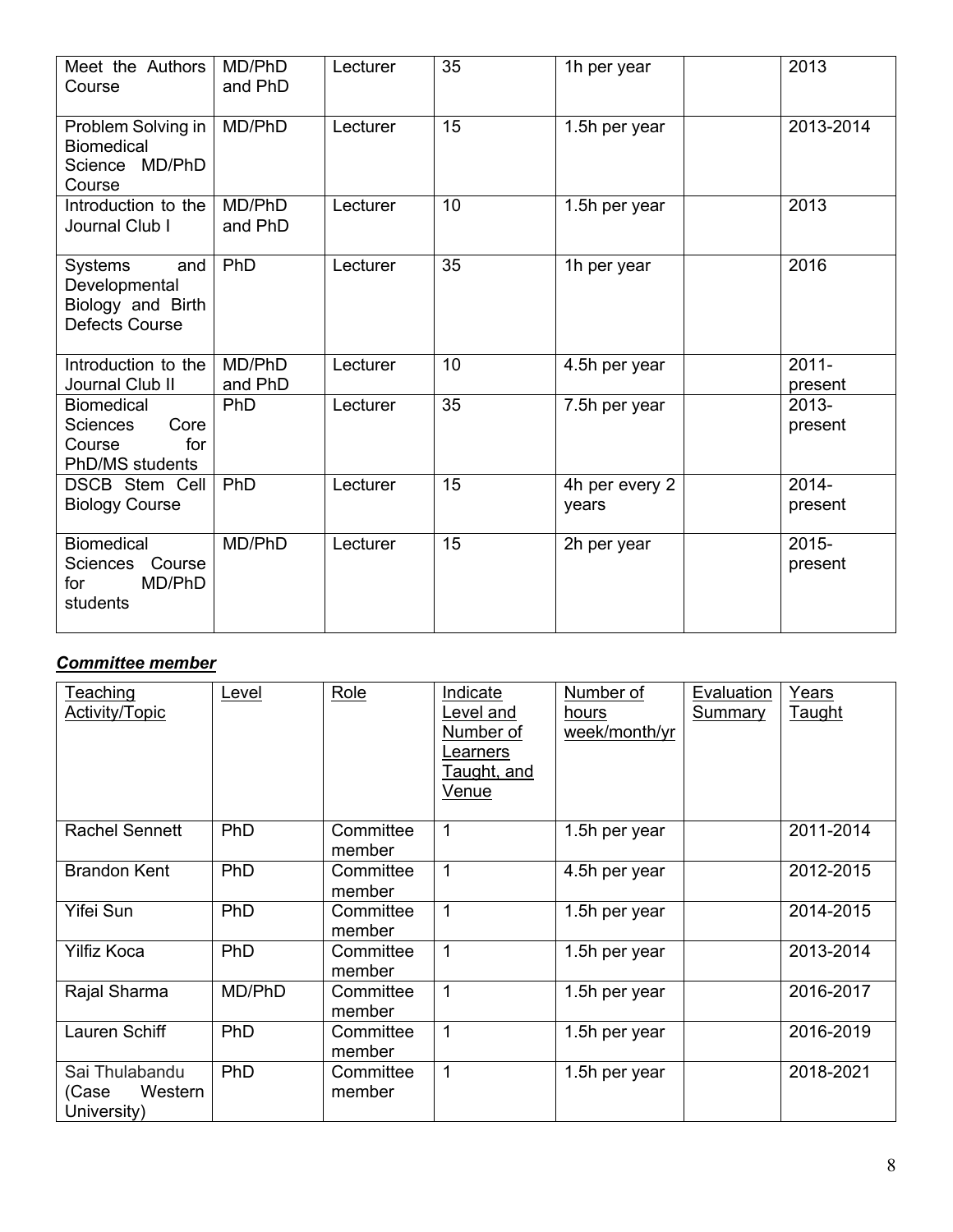| Alicia Ho             | PhD | Committee | 1.5h per year | 2020-   |
|-----------------------|-----|-----------|---------------|---------|
|                       |     | member    |               | present |
| <b>Felix Rosemann</b> | PhD | Committee | 1.5h per year | 2020-   |
|                       |     | member    |               | present |

### *Participation in outreach programs (high school students)*

| Program / High School                     | Role in project | Number of participating<br>students | Period       |
|-------------------------------------------|-----------------|-------------------------------------|--------------|
|                                           |                 |                                     |              |
| The Nightingale-Bamford School, New   PI  |                 | 1-2 students / per summer           | 2015-current |
| York, NY                                  |                 |                                     |              |
| Urban Barcode Research Program, Cold   PI |                 | 2 students / per year               | 2016-2019    |
| Spring Harbor Lab, DNA Learning           |                 |                                     |              |
|                                           |                 |                                     |              |
| Center, Cold Spring Harbor, NY            |                 |                                     |              |

# **ADMINISTRATIVE LEADERSHIP APPOINTMENTS**

### *INTERNAL:*

### *Research or Clinical (ISMMS):*

- 1. PhD Admission Committee member (2012-2014)
- 2. Curriculum Committee member (2014)
- 3. Department of Developmental Biology, Faculty Search Committee member (2015-2016)
- 4. MS Admission Committee member (2015-2016)
- 5. PhD applicant interview and recruitment (2011-present)
- 6. MD/PhD Admission Committee, voting member (2015-present)

7. Department of CDRB, Faculty Search committee member, Icahn School of Medicine at Mount Sinai (2017- 2021)

8. Chair/member of the faculty search committee, Black Family Stem Cell Institute, Icahn School of Medicine at Mount Sinai (2019-present)

9. Advisory member, Stem Cell Engineering CoRE, Black Family Stem Cell Institute, Icahn School of Medicine at Mount Sinai (2019-present)

#### 10. **Director of The Mount Sinai Skin Biology and Diseases Resource-based Center (SBDRC), supporteby the P30 NIH/NIAMS grant. (2021-present)**

*General Administration*: Not applicable

### *EXTERNAL:*

1. Organizer of the Satellite Symposium on Skin Epigenetics, The 77<sup>th</sup> Annual SID Annual Meeting, Chicago, IL (2019)

2. Elected member of the Committee on Scientific Programs, Society of Investigative Dermatology (2019-2023) 3. Elected co-vice-chair/co-chair of the Gordon Conference on Epidermal Differentiation and Keratinization (2019-2025) (conference postponed due to COVID)

4. Organizer of the New York Skin Club meeting (2019, 2020, 2021)

### **PUBLICATIONS**

#### **Peer Reviewed Original Contributions.**

- **\* Indicates publications for which the candidate is a senior author.**
- **\*\* Indicates publications for which the candidate is the corresponding author.**
- A. Original, Peer Reviewed Articles

1. **Ezhkova E**, Tansey WP. Proteasomal ATPases link ubiquitylation of histone H2B to methylation of histone H3. *Mol Cell*. 2004 Feb 13;13(3):435-42.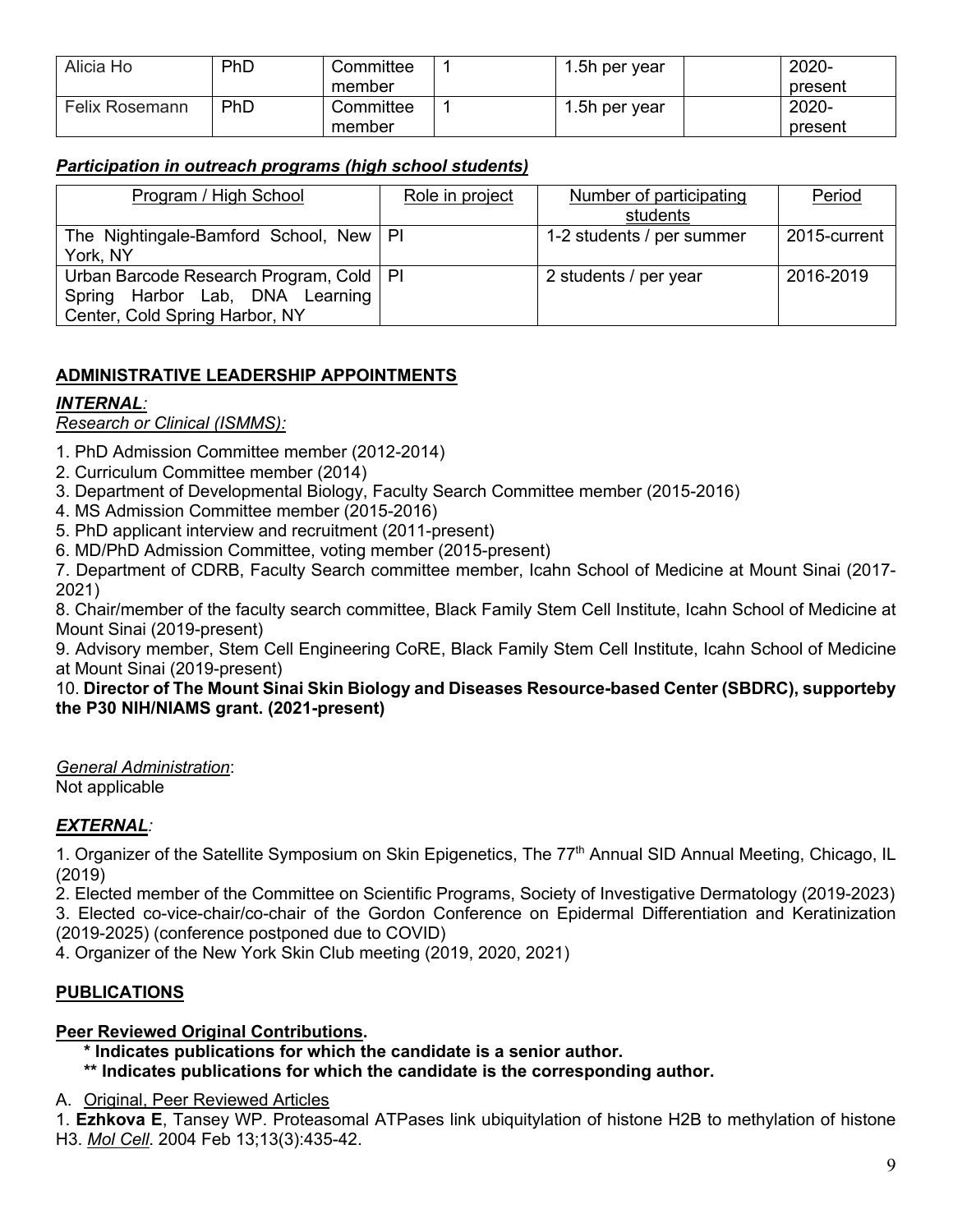2. Lee D, **Ezhkova E**, Li B, Pattenden SG, Tansey WP, Workman JL. The proteasome regulatory particle alters the SAGA coactivator to enhance its interactions with transcriptional activators. *Cell*. 2005 Nov 4;123(3):423-36.

3. **Ezhkova E**, Pasolli HA, Parker JS, Stokes N, Su IH, Hannon G, Tarakhovsky A, Fuchs E. Ezh2 orchestrates gene expression for the stepwise differentiation of tissue-specific stem cells. *Cell*. 2009 Mar 20;136(6):1122-35.

4. Silva JM, **Ezhkova E**, Silva J, Heart S, Castillo M, Campos Y, Castro V, Bonilla F, Cordon-Cardo C, Muthuswamy SK, Powers S, Fuchs E, Hannon GJ. Cyfip1 is a putative invasion suppressor in epithelial cancers. *Cell*. 2009 Jun 12;137(6):1047-61.

5. **Ezhkova E**, Lien WH, Stokes N, Pasolli HA, Silva JM, Fuchs E. EZH1 and EZH2 cogovern histone H3K27 trimethylation and are essential for hair follicle homeostasis and wound repair. *Genes & Development*. 2011 Mar 1;25(5):485-98.

6\* . Leung A, Cajigas I, Jia P, **Ezhkova E**, Brickner JH, Zhao Z, Geng F, Tansey WP. Histone H2B ubiquitylation and H3 lysine 4 methylation prevent ectopic silencing of euchromatic loci important for the cellular response to heat. *Mol Biol Cell*. 2011 Aug 1;22(15):2741-53.

7\*\*. Bardot ES, Valdes VJ, Zhang J, Perdigoto CN, Nicolis S, Hearn SA, Silva JM, **Ezhkova E**. Polycomb subunits Ezh1 and Ezh2 regulate the Merkel cell differentiation program in skin stem cells. *EMBO Journal*. 2013 Jul 17;32(14):1990-2000.

8\* . Llobet-Navas D, Rodríguez-Barrueco R, Castro V, Ugalde AP, Sumazin P, Jacob-Sendler D, Demircan B, Castillo-Martín M, Putcha P, Marshall N, Villagrasa P, Chan J, Sanchez-Garcia F, Pe'er D, Rabadán R, Iavarone A, Cordón-Cardó C, Califano A, López-Otín C, **Ezhkova E**, Silva JM. The miR-424(322)/503 cluster orchestrates remodeling of the epithelium in the involuting mammary gland. *Genes & Development*. 2014 Apr 1;28(7):765- 82.

9\* . Llobet-Navas D, Rodriguez-Barrueco R, de la Iglesia-Vicente J, Olivan M, Castro V, Saucedo-Cuevas L, Marshall N, Putcha P, Castillo-Martin M, Bardot E, **Ezhkova E**, Iavarone A, Cordon-Cardo C, Silva JM. The microRNA 424/503 cluster reduces CDC25A expression during cell cycle arrest imposed by transforming growth factor β in mammary epithelial cells. *Mol Cell Biol*. 2014 Dec 1;34(23):4216-31.

10\*\*. Perdigoto CN, Bardot ES, Valdes VJ, Santoriello FJ, **Ezhkova E**. Embryonic maturation of epidermal Merkel cells is controlled by a redundant transcription factor network. *Development*. 2014 Dec;141(24):4690-6.

11\* . Wurm S, Zhang J, Guinea-Viniegra J, García F, Muñoz J, Bakiri L, **Ezhkova E**, Wagner EF. Terminal epidermal differentiation is regulated by the interaction of Fra-2/AP-1 with Ezh2 and ERK1/2. *Genes & Development*. 2015 Jan 15;29(2):144-56.

12\*\*. Dauber KL, Perdigoto CN, Valdes VJ, Santoriello FJ, Cohen I, **Ezhkova E**. Dissecting the roles of Polycomb repressive complex 2 subunits in the control of skin development. *Journal of Investigative Dermatology*. 2016 Aug;136(8):1647-1655.

13\* . Goldman O, Valdes VJ, **Ezhkova E**, Gouon-Evans V. The mesenchymal transcription factor SNAI-1 instructs human liver specification. *Stem Cell Research* 2016 May 21;17(1):62-68.

14\*\*. Perdigoto CN, Dauber KL, Bar C, Tsai PC, Valdes VJ, Cohen I, Santoriello FJ, Zhao D, Zheng D, Hsu YC, **Ezhkova E**. Polycomb-Mediated repression and sonic hedgehog signaling interact to regulate Merkel cell specification during skin development. *PLoS Genet*. 2016 Jul 14;12(7):e1006151.

15\* . Zhang B, Tsai PC, Gonzalez-Celeiro M, Chung O, Boumard B, Perdigoto CN, **Ezhkova E**, Hsu YC. Hair follicles' transit amplifying cells govern concurrent dermal adipocyte production through sonic hedgehog. *Genes & Development*. 2016 Oct 15;30(20):2325-2338.

16\* . Rodriguez-Barrueco R, Nekritz ER, Bertucci F, Sanchez-Garcia F, Yu4 J, Zeleke T, Gorbatenko A, Birnbaum D, **Ezhkova E**, Cordon-Cardo C, Finetti P, Llobet-Navas D, Silva JM. The miR-424(322)/503 is a breast cancer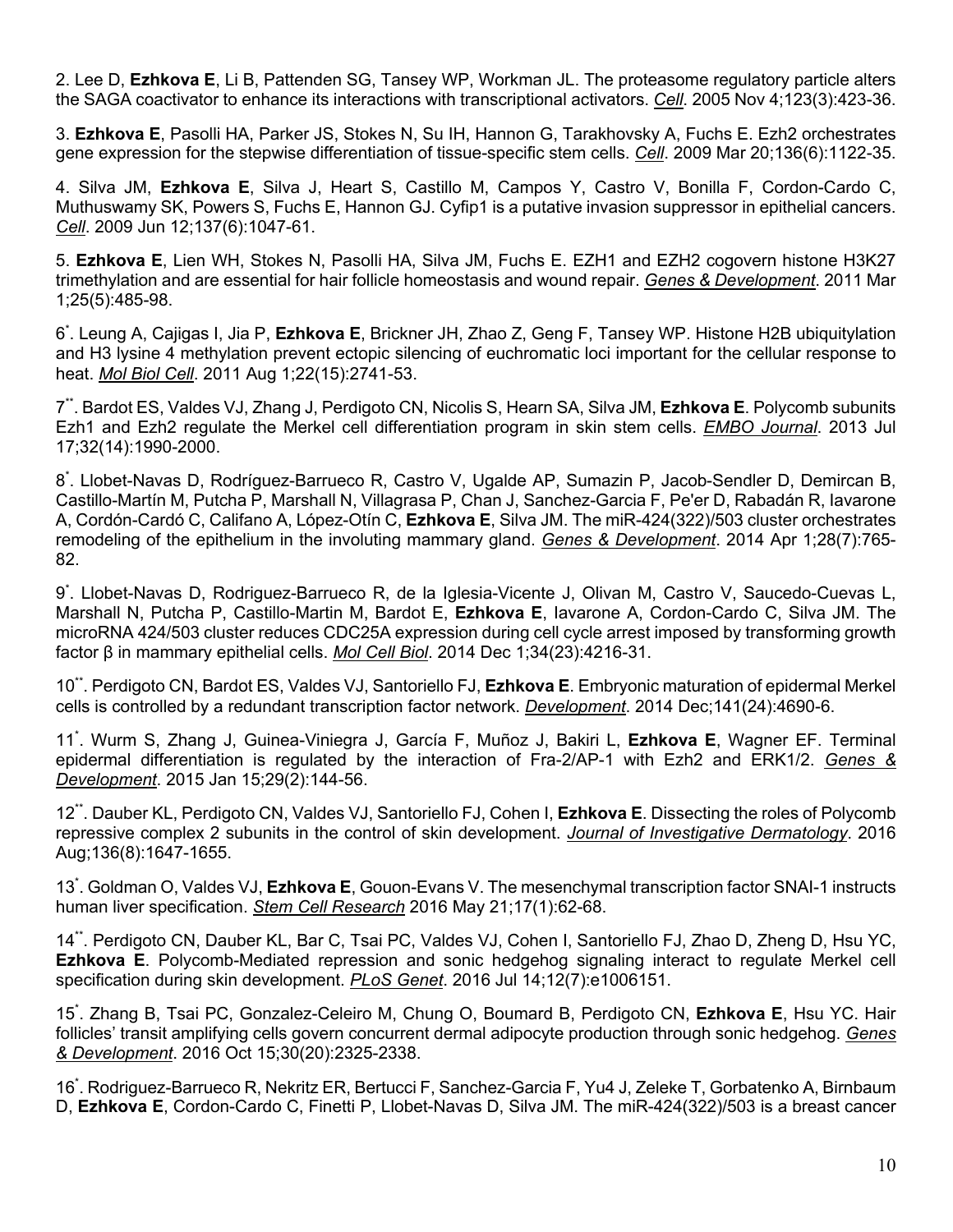tumor suppressor whose loss promotes resistance to chemotherapy. *Genes & Development.* 2017 Mar 15;31(6):553-566.

17\*\*. Cohen I, Zhao D, Bar C, Valdes VJ, Dauber-Decker KL, Nguyen MB, Nakayama M, Rendl M, Bickmore WA, Koseki H, Zheng D, **Ezhkova E**. PRC1 Fine-tunes gene repression and activation to safeguard skin development and stem cell specification. *Cell Stem Cell*. 2018 May 3;22(5):726-739.e7.

18\*\*. Nguyen MB, Cohen I, Kumar V, Xu Z, Bar C, Dauber-Decker KL, Tsai PC, Marangoni P, Klein OD, Hsu YC, Chen T, Mikkola ML, **Ezhkova E**. FGF signalling controls the specification of hair placode-derived SOX9 positive progenitors to Merkel cells. *Nature Communications.* 2018 Jun 13;9(1):2333. doi: 10.1038/s41467-018-04399-y

19\*\*. Cohen I, Zhao D, Menon G, Koseki H, Zheng D, **Ezhkova E.** PRC1 preserves epidermal tissue integrity independently of PRC2. *Genes & Development.* 2019 Jan 1;33(1-2):55-60. (cover image)

20\*\*. Nguyen MB, Valdes VJ, Cohen I, Pothula V, Zhao D, Zheng D, **Ezhkova E**. Dissection of Merkel cell formation in hairy and glabrous skin reveals a common requirement for FGFR2-mediated signaling. *Exp Dermatol*. 2019 Apr;28(4):374-382. doi: 10.1111/exd.13901.

21\*\*. Bar C, Cohen I, Zhao D, Pothula V, Litskevitch A, Koseki H, Zheng D, **Ezhkova E**. Polycomb Repressive Complex 1 Controls Maintenance of Fungiform Papillae by Repressing Sonic Hedgehog Expression. *Cell Reports.* 2019 Jul 2;28(1):257-266.e5.

22\* . Harold A, Amako Y, Hachisuka J, Bai Y, Li MY, Kubat L, Gravemeyer J, Franks J, Gibbs JR, Park HJ, **Ezhkova E**, Becker JC, Shuda M. Conversion of Sox2-dependent Merkel cell carcinoma to a differentiated neuron-like phenotype by T antigen inhibition. *Proc Natl Acad Sci U S A.* 2019 Oct 1;116(40):20104-20114.

23\*\*. Cohen I, Bar C, Liu H, Valdes VJ, Zhao D, Galbo PM Jr, Silva JM, Koseki H, Zheng D, **Ezhkova E**. Polycomb complexes redundantly maintain epidermal stem cell identity during development. *Genes & Development*. 2021 Mar 1;35(5-6):354-366.

24\*\*. Li MY, Flora P, Pu H, Bar C, Silva J, Cohen I, Galbo PM Jr, Liu H, Yu X, Jin H, Koseki H, D'Orazio JA, Zheng D, **Ezhkova E**. UV-induced reduction in Polycomb repression promotes epidermal pigmentation. *Developmental Cell* (in press)

25\*\*. Li MY, Flora P, Pu H, Bar C, Silva J, Cohen I, Galbo PM Jr, Liu H, Yu X, Jin J, Koseki H, D'Orazio JA, Zheng D, **Ezhkova E**. UV-induced reduction in Polycomb repression promotes epidermal pigmentation. *Developmental Cell*. 2021 Sep 27;56(18):2547-2561.e8. doi: 10.1016/j.devcel.2021.08.006. Epub 2021 Sep 1. PMID: 34473941.

#### B. Original, Peer Reviewed Articles (currently under review) N/A

C. Reviews, Book Chapters and Editorials #= co-corresponding author

1. **Ejkova E**, Tansey WP. Old dogs and new tricks: meeting on mechanisms of eukaryotic transcription. *EMBO Rep*. 2002 Mar;3(3):219-23.

2. **Ezhkova E**, Tansey WP. Chromatin immunoprecipitation to study protein-DNA interactions in budding yeast. *Methods Mol Biol*. 2006;313:225-44.

3. **Ezhkova E**, Fuchs E. Regenerative medicine: An eye to treating blindness. *Nature*. 2010 Jul 29;466(7306):567-8.

4\*\*. Perdigoto CN, Valdes VJ, Bardot ES, **Ezhkova E**. Epigenetic regulation of skin: focus on the Polycomb complex. *Cell Mol Life Sci.* 2012 Jul;69(13):2161-72.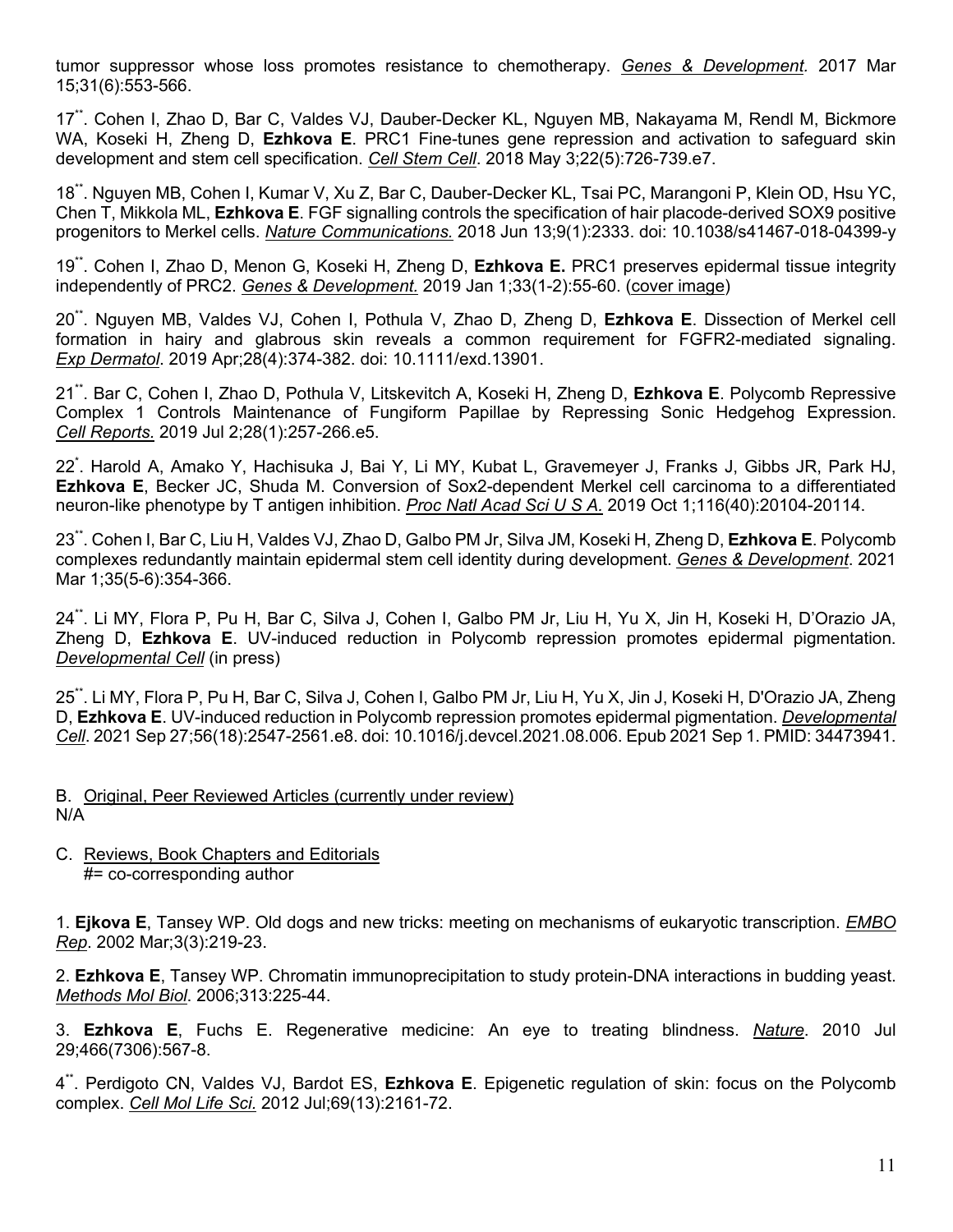5\*\*. Perdigoto CN, Bardot ES, **Ezhkova E**. SWItching on epidermal cell fate. *Cell Stem Cell*. 2013 Feb 7;12(2):141-2.

6\*\*. Perdigoto CN, Valdes VJ, Bardot ES, **Ezhkova E**. Epigenetic regulation of epidermal differentiation. *Cold Spring Harb Perspect Med*. 2014 Feb 1;4(2).

7\*\*. Cohen I, **Ezhkova E**. Cbx4: A new guardian of p63's domain of epidermal control. *J Cell Biol*. 2016 Jan 4;212(1):9-11.

8<sup>\*\*</sup>. Chen YG<sup>#</sup>, Ezhkova E<sup>#</sup>, Ostankovitch M<sup>#</sup>. Molecular Mechanisms Regulating Stem Cells Fate. *J Mol Biol.* 2016 Mar 17.

9\*\*. Dauber KL, Cohen I, **Ezhkova E**. Polycomb genes and their roles in skin development and regeneration. Springer's Volume "Epigenetic Regulation of Skin Development and Regeneration", Life Sciences Cell Biology Stem Cell Biology and Regenerative Medicine. 2018. pp.75-104

10<sup>\*\*</sup>. Miroshnikova YA, Cohen I, **Ezhkova E**<sup>#</sup>, Wickström SA<sup>#</sup>. Epigenetic gene regulation, chromatin structure, and force-induced chromatin remodelling in epidermal development and homeostasis. *Curr Opin Genet Dev.* 2019 May 18;55:46-51.

11<sup>\*\*</sup>. Bar C, Valdes VJ<sup>#</sup>, Ezhkova E<sup>#</sup>. Chromatin immunoprecipitation of low number of FACS-purified epidermal cells. *Methods Mol Biol*. 2020;2154:197-215.

12\*\*. Cohen I, Bar C, **Ezhkova E**. Activity of PRC1 and histone H2AK119 monoubiquitination: revising popular misconceptions. *Bioessays*. 2020 May;42(5):e1900192.

13\*\*. Flora P, **Ezhkova E**. Regulatory mechanisms governing epidermal stem cell function during development and homeostasis. *Development*. 2020 Nov 15;147(22):dev194100.

14\*\*. Flora P, Dalal G, Cohen I, Ezhkova E. Polycomb repressive complex(es) and their role in adult stem cells. *Genes* (in press)

### **INVITED LECTURES/PRESENTATIONS**

### **2003-2010**

1. 'Mechanism of Eukaryotic Transcription', Cold Spring Harbor Conference (selected talk), NY; August 2003. 2. Cold Spring Harbor Laboratory In-House Seminar (invited speaker), Cold Spring Harbor Laboratory, NY; April 2004.

3. NYSCF Third Annual Translational Stem Cell Research Conference (invited speaker), NY; October 2008.

4. 'Mouse Genetics & Genomics: Development & Disease', Cold Spring Harbor Conference (selected talk), NY; November 2008.

5. Department of Stem Cell and Regenerative Biology, Harvard University (invited talk), MA; February 2008.

- 6. Department of Dermatology, Columbia University Medical School (invited talk), NY; March 2008.
- 7. 1st International Conference of Regenerative Surgery (invited speaker), Rome, Italy; August 2009.
- 8. Stem Cell Biology Meeting, Cold Spring Harbor Laboratory (selected talk), NY; September 2009.

9. 'Genetic-Epigenetic Basis of Skin Diseases' (selected talk), Montagna Symposium on the Biology of Skin, Portland, OR; October 2009.

10. New York Mouse Development Club Meeting (invited speaker), Mount Sinai School of Medicine, NY; November 2009.

- 11. Department of Pathology, Weill Cornell School of Medicine (invited talk), NY; November 2009.
- 12. Black Family Stem Cell Institute, Mount Sinai School of Medicine (invited talk), NY; November 2009.
- 13. Cold Spring Harbor Laboratory (invited talk), NY; December 2009.
- 14. Department of Developmental Biology, Sloan Kettering Institute (invited talk), NY; January 2010.
- 15. Department of Pathology, NYU Medical School (invited talk), NY; January 2010.
- 16. Department of Biology, New York University (invited talk), NY; February 2010.
- 17. Department of Genetics, Rutgers University (invited talk), NJ; February 2010.
- 18. Skirball Institute, NYU Medical School (invited talk), NY; April 2010.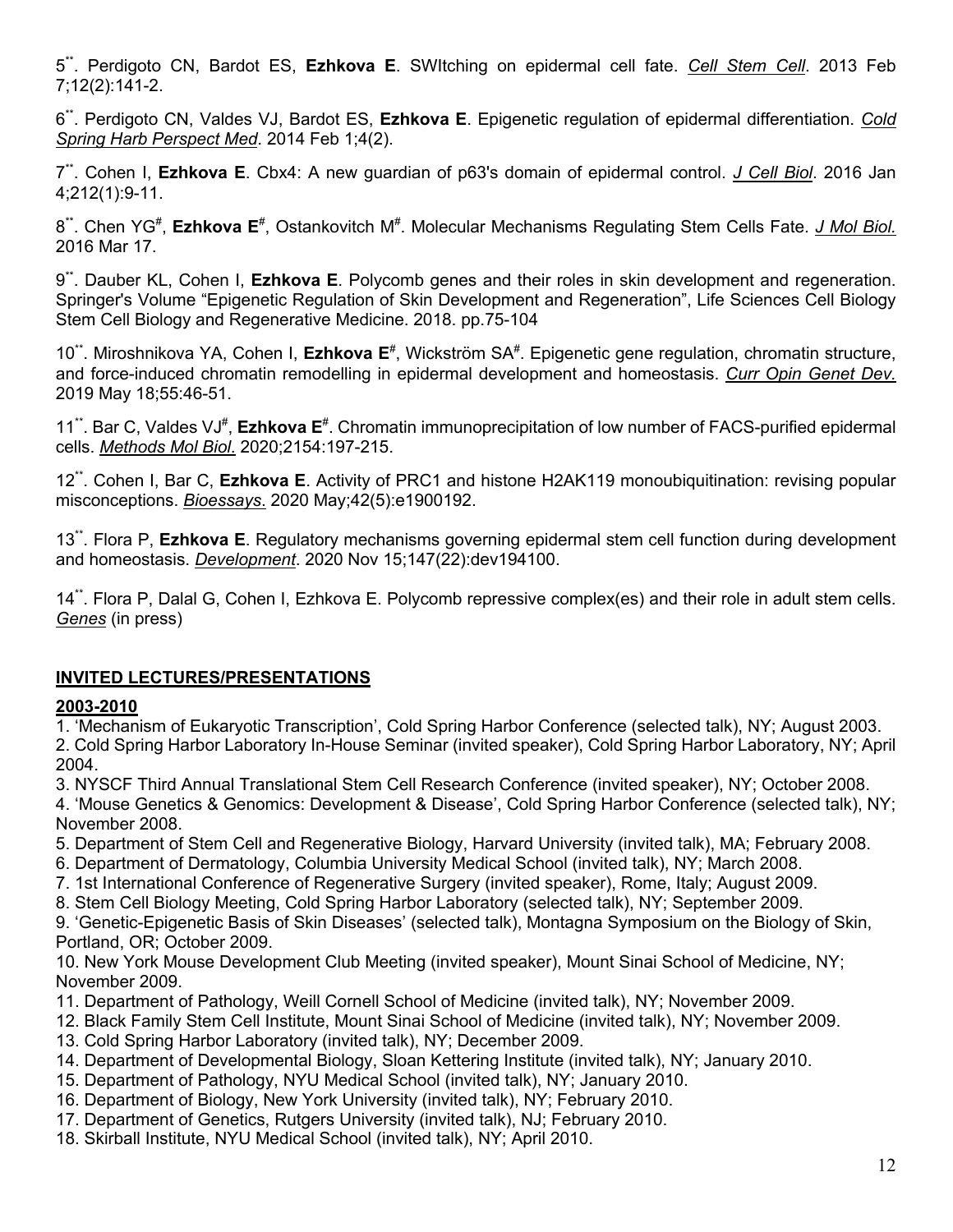19. Northeastern Regional meeting of the Society of Developmental Biology (invited speaker), Woods Hole, MA; April 2010.

# **2011-2014**

20. Gordon Conference on Epithelial Differentiation & Keratinization (selected talk), VT; July 2011.

21. Gordon Conference on Barrier Function of Mammalian Skin (invited speaker), NH; August 2011.

22. 'Dermatogenetics' Meeting (selected talk), Miami, FL; February 2012.

23. Faculty Talk, Mount Sinai MD/PhD Revisit week (invited speaker), NY; April 2012

24. 'Epigenetic Control of Skin Development and Regeneration' International Symposium (invited speaker), Bradford, UK; April 2012.

25. Columbia University Medical School Cancer Center Seminar Series (invited speaker); December 2012.

26. International Society of Investigative Dermatology Meeting (selected talk), Edinburgh, UK; May 2013

27. NYSTEM meeting (selected talk), New York, NY; May 2013

28. Ohio State University Cancer Center Seminar Series (invited speaker), Columbus, OH; June 2013.

29. Chromatin Club (invited speaker), Icahn School of Medicine at Mount Sinai, New York, NY; September 2013.

30. Gotham Society for Mouse Development Meeting (invited speaker), Icahn School of Medicine at Mount Sinai, New York, NY; October 2013.

31. 5<sup>th</sup> Annul Workshop 'Stem cells and Skin', Rutgers University (invited speaker), NJ; November 2013.

32. 'Nuclear Organization and Function Meeting' (selected talk), Cold Spring Harbor Conference, NY; August 2014

# **2015**

33. 'Transcriptional and Epigenetic Influences on Stem Cell States' Meeting (selected talk), Keystone Meeting, CO; March 2015

34. Mid-Atlantic Society for Developmental Biology Meeting (invited speaker), Princeton, NJ; March 2015

35. Society of Investigative Dermatology Meeting (selected talk), Atlanta, GA; May 2015

36. Gordon Conference on Epithelial Differentiation & Keratinization (selected talk), Sunday River Newry, ME; July 2015

37. 'Harnessing Stem Cells to Reveal Novel Skin Biology and Disease Treatment', Montagna Symposium on the Biology of Skin (invited speaker), Portland, OR; October 2015

# **2016**

38. 'Molecular and Cellular Basis of Growth and Regeneration' (invited speaker, session chair), Keystone Meeting, Breckenridge, CO; January 2016

39. Faculty talk for the PhD Admission Week (invited speaker), Icahn School of Medicine at Mount Sinai, New York, NY; February 2016.

40. 'Epigenetic response to environmental stimuli-novel technologies challenge unsolved problems Symposium (invited speaker), RIKEN Wako, Japan; February 2016

41. Seminar at RIKEN Yokohama (invited speaker), Yokohama, Japan; February 2016

42. 'Epigenetic Control of Skin Development and Regeneration' International Symposium (invited speaker), Bradford, UK; March 2016

43. Society of Investigative Dermatology Meeting (selected talk), Scottsdale, AZ; May 2016

44. 'The Skin: Our Sensory Organ for Itch, Pain, Touch and Pleasure' (invited speaker), Montagna Symposium on the Biology of Skin, Portland, OR; October 2016.

# **2017**

45. Departmental seminar, The Mount Sinai Diabetes, Obesity and Metabolism Institute, Icahn School of Medicine at Mount Sinai (invited speaker); January 2017

46. Gordon Conference on Epithelial Differentiation & Keratinization (invited sectional chair; oral presentation), Renaissance Tuscany Il Ciocco Lucca (Barga), Italy; May 2017

47. Departmental seminar, Department of Molecular, Cellular, and Developmental Biology, University of Colorado at Boulder, CO (invited speaker); September 2017

48. Departmental seminar, Department of Pathology, University of Colorado at Denver, CO (invited speaker); September 2017

49. European Society of Dermatological Research (ESDR) meeting, Symposium on Skin Epigenetics (invited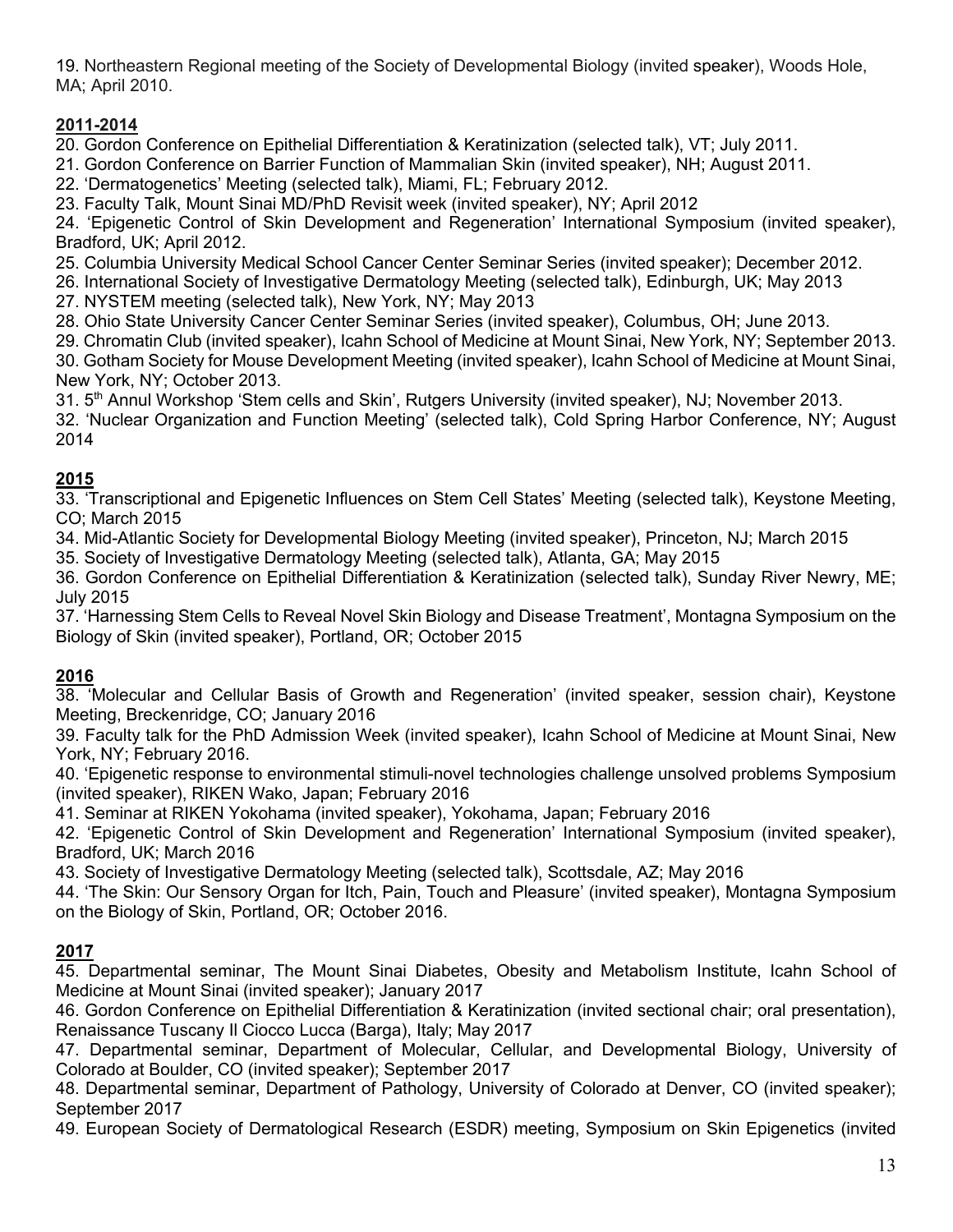speaker), Salzburg, Austria; September 2017.

50. Departmental seminar, Center for Skin Sciences, University of Bradford, Bradford, UK (invited speaker); October 2017.

51. Departmental seminar, Department of Biochemistry, SUNY at Buffalo, Buffalo, NY (invited speaker); November 2017.

### **2018**

52. Departmental seminar, Department of Cell, Developmental and Regenerative Biology, ISMMS, New York, NY (invited speaker); February 2018.

53. Departmental seminar, Department of Dermatology, University of Pennsylvania, Philadelphia, PA (invited speaker); February 2018.

54. International Workshop on Merkel Cell Carcinoma Research, NCI, Rockville, MD (invited participant); March 2018.

55. Department of Biochemistry, University of Maryland at Baltimore, Baltimore, MD (invited speaker); April 2018 56. 59th annual Northeast Regional Society of Developmental Biologists, Woods Hole, MA (invited speaker); April 2018.

57. Departmental seminar, Harvard University Medical School, The Cutaneous biology research center, MGH, Boston, MA (invited speaker); April 2018.

58. Departmental seminar, Yale Stem Cell Center, Yale University, New Haven, CT (invited lecture); April 2018.

59. International Investigative Dermatology (IID) Meeting, Orlando, FL (invited sectional chair); May 2018.

60. Second Annual UC Irvine Skin Symposium, Irvine, CA (invited speaker); September 2018.

61. Dahlem Colloquia Nanosymposium: Transcriptional Control, Max Planck Institute for Molecular Genetics, Berlin, Germany (invited lecture); October 2018.

62. Frontiers in Cancer Research (FCR) Conference, Heidelberg, Germany (invited speaker); October 2018 63. 118th International Titisee Conference, 'Cell heterogeneity & tissue architecture', Titisee/Black Forest, Germany (invited speaker); October 2018.

64. Departmental seminar, Department of Molecular Biology and Genetics, Cornell University, Ithaca, NY (invited speaker); October 2018

65. Forum for clinical mentored K awardees, NIH/NIAMS, Bethesda, MD (invited participant); December 2018 66. Departmental seminar, Department of Cell Biology & Regenerative Medicine, The Medical University of South Carolina, Charleston, SC (invited speaker); December 2018.

### **2019**

67. Cold Spring Harbor Laboratory, Watson School of Biological Sciences, Cold Spring Harbor, NY (invited speaker); February 2019

68. CEDAR (Cancer Early Detection Advanced Research), OHSU, Portland, OR (invited speaker); February 2019.

69. The 11th World Congress for Hair Research, Pre-Meeting Course on Hair Epigenetics, Sitges, Spain (cochair, invited speaker); April 2019

70. The 77<sup>th</sup> Annual SID Annual Meeting, Satellite Symposium on Skin Epigenetics, Chicago, IL (co-organizer, invited speaker); May 2019.

71. New York Stem Cell Foundation, Alumni Retreat, New York, NY (invited speaker); June 2019

72. ASXL-Related Disorders summer meeting, Ann Arbor, MI (invited speaker); July 2019.

73. Stem Cell Biology Meeting, Cold Spring Harbor Laboratory, NY (invited speaker); September 2019

74. 1<sup>st</sup> International Symposium on Merkel Cell Carcinoma, Tampa, FL (invited speaker); October 2019

### **2020**

 $75.$  State-of-the-art lecture, The  $78<sup>th</sup>$  Annual SID Annual Meeting, Scottsdale (invited speaker; virtual meeting due to COVID-19); AZ, May 2020

76. Keystone Symposia on Tissue Plasticity: Preservation and Alteration of Cellular Identity, Park City, UT (invited speaker; virtual meeting due to COVID-19); October 2020

77. Departmental seminar, Division of Pharmaceutical Sciences, The School of Pharmacy, University of Wisconsin-Madison, WI (invited speaker; virtual seminar due to COVID-19); November 2020.